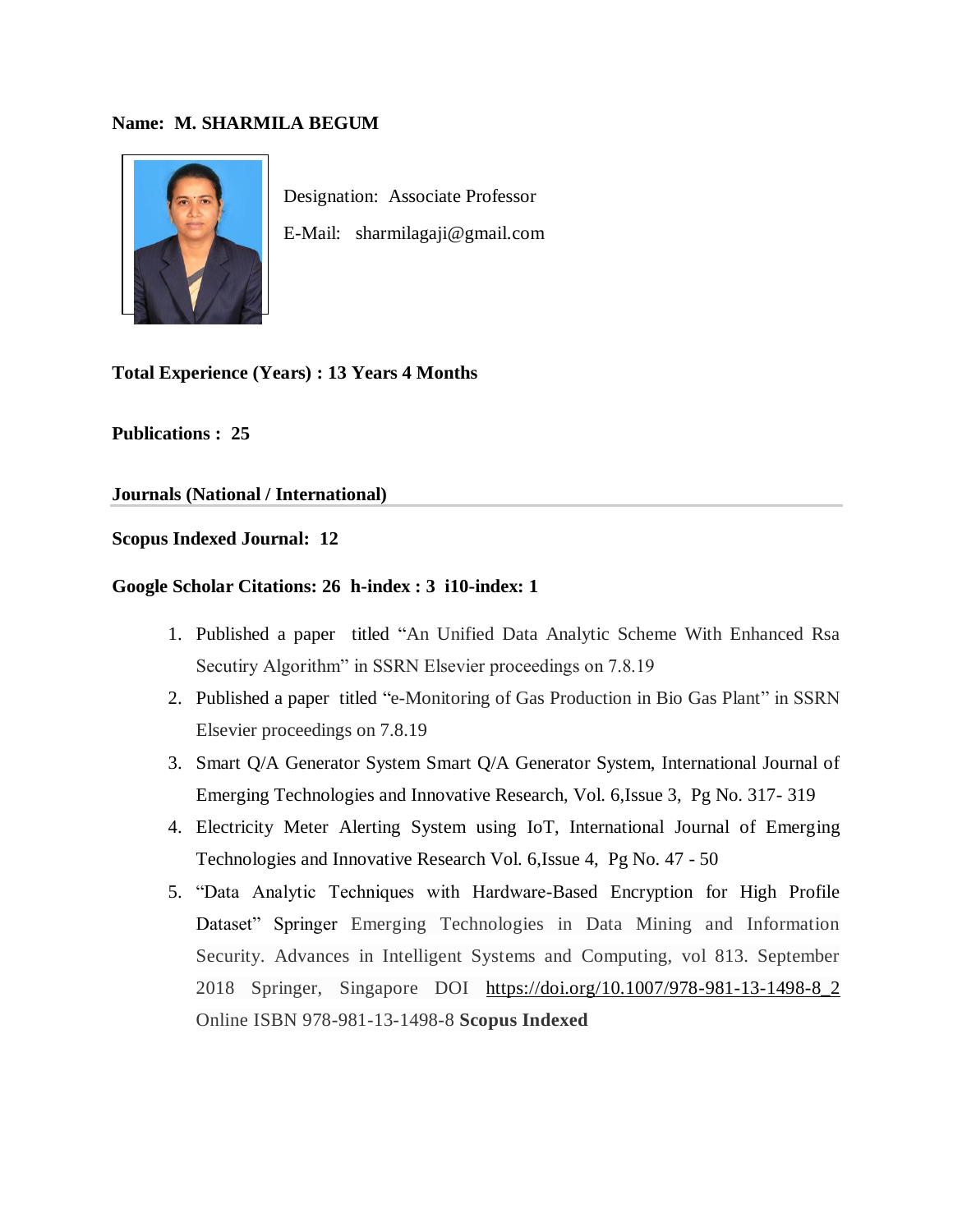- 6. "Data Analytic Framework With Secured Embedded System For Crime Sector" IJPAM – "International Journal of Pure and Applied Mathematics" Vol 118 No.7 2018,597-604 ISSN: 1311-8080. **Scopus Indexed**
- 7. "Data Analytic Framework For Crime Sector Using Open Grid Rule Generation Technique" – "International Journal of Engineering & Technology Vol 7 No. 1.9 2018 173-177 ISSN: 2227 – 524X. **Scopus Indexed**
- 8. "An Integrated Data Analytic Framework With Enhanced Security using Hybrid Hardware and Software based Encryption/Decryption" ICISS 2017 International Conference on Intelligent Sustainable Systems, Publish In IEEE Xplore December 07-08, 2017 ISBN: 978-1-5386-1959-9. **Scopus Indexed**
- 9. "A Survey on Data Analytics Framework" International Journal of Engineering and Technology (IJET) DOI: 10.21817/ijet/2017/v9i3/170903010 Vol 9 No 3 Jun-Jul 2017ISSN (Online) : 0975-4024
- 10. "Implementing Outcome Based Education Tool to Enhance Student Learning", Indian Journal of Scienctific Research, 14 (1): 192-195, 2017 ISSN: 0976-2876 (Print), ISSN: 2250-0138 (Online)
- 11. "Web Based Analysis of Feedback on Institution, International Journal for Research & Development in Technology, ISSN No: 2349-3585, Volume-7, Issue-4, April 2017
- 12. **"**Authorship Attribution for Social Media Forensics", International Journal for Research & Development in Technology, ISSN No: 2349-3585, Volume-7, Issue-4, April 2017.
- 13. "Health Tracker Portal", International Journal for Research & Development in Technology, ISSN No: 2349-3585, Volume-7, Issue-4, April 2017
- 14. "Alumni Smart Connect through Android Application" in International Journal of Trend in Research and Development (ISSN: 2394-9333) Special Issue, September 2016
- 15. "STEP-A career zone Android APP for Higher Secondary Students",IEEE Explore Electronic ISBN: 978-1-4673-6725-7 Print on Demand(PoD) ISBN: 978-1-4673- 6726-4 on 24 october 2016 **Scopus Indexed**
- 16. "An Analysis on Data Mining Processes on Big Data Framework" IJCSE International Journal of Computer Sciences and Engineering, Vol.2, Issue 12,,January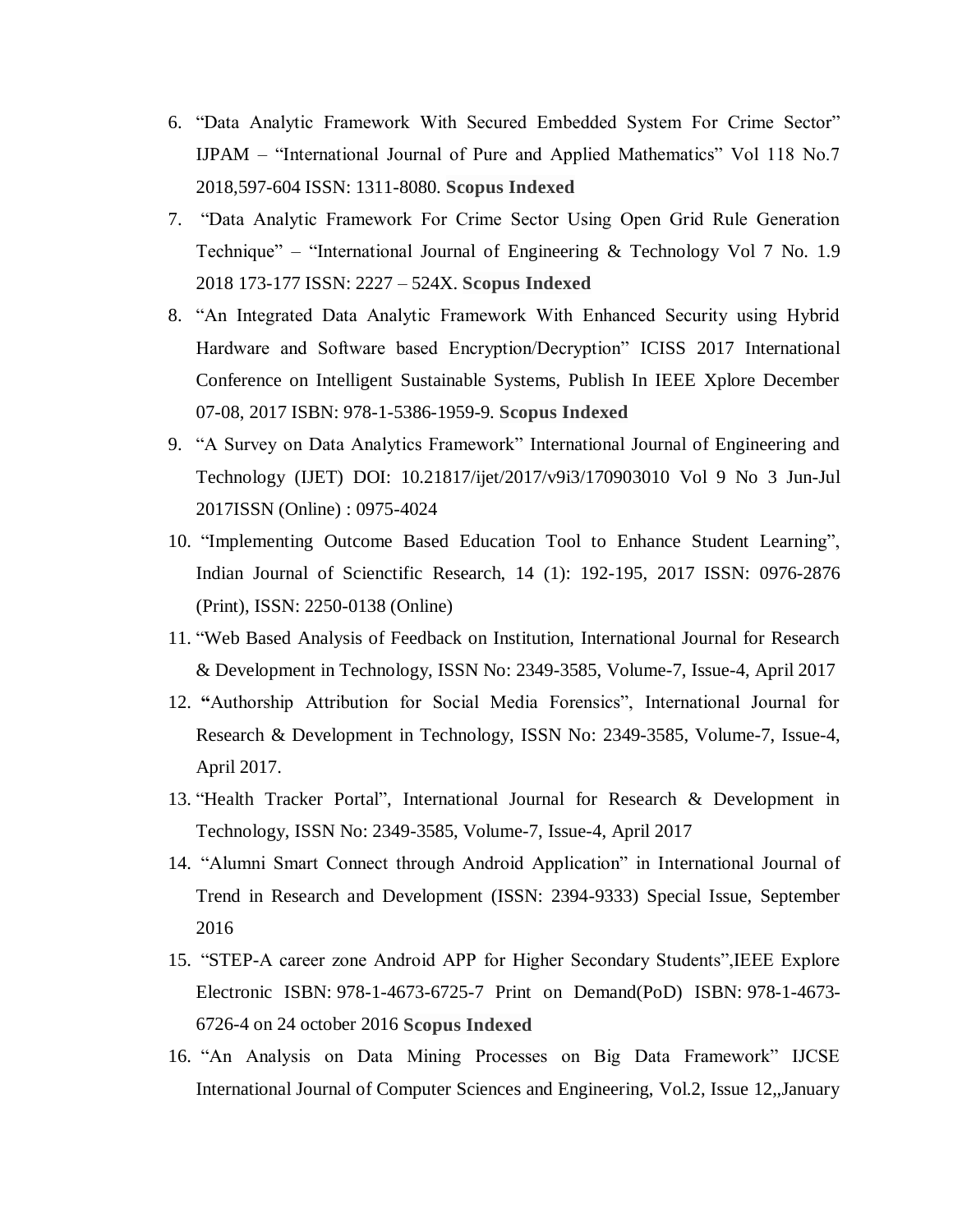2015 E-ISSN :2347-2693 Impact factor : 1.251

- 17. "WE-FACE Wrist Energy Fuzzy Assist Cancer Engine" IJET International Journal of Engineering and Technology,Vol.5,No 2, April to May 2013, ISSN (Online) : 0975- 4024. **Scopus Indexed**
- 18. "Minimum Spanning Tree using Divide and Conquer Approach" IJEA International Journal of Computer Science Issues,Vol.2,Issue 1,No 3, January 2013,
- 19. "Information Extraction and Webpage Understanding" IJCSI International Journal of Computer Science Issues,Vol.8,Issue 6,No 3, November 2011, ISSN (Online) : 1694- 0814 Impact factor : 0.242
- 20. "Diagnosing Diseases Through Pulse Using Pressure Sensor" Published in IEEE sponsored International Conference on Data Science & Engineering ICDSE, proceedings with ISBN 978-1-4673-2149-5 in the year 2012 **Scopus indexed** by IEEE.
- 21. "Higher Education in the Age of Cloud Computing" in International Conference on Computational Intelligence and Communication ICCIC, and paper published in the proceedings with ISBN 978-81-909948-4-2 in the year 2012 **Scopus indexed** by IEEE.
- 22. "NOI KANIPPAAN: Nadi Diagnosing System" published in IEEE sponsored International Conference on Recent Trends in Information Technology proceedings with ISBN 978-1-4577-0588-5 , Chennai, June 3-5, 2011 **Scopus indexed** by IEEE art. no. 5972318, pp. 1049-1054.
- 23. "Nadi Aridhal: A Pulse Based Automated Diagnostic System" in IEEE sponsored 3<sup>rd</sup> International Conference on Electronics Computer Technology and paper published in the proceedings with ISBN -978-1-4244-8679-3 2011, Kanyakumari, on 8-10 April 2011 **Scopus indexed** by IEEE art.no. 5941611, pp. 305-308.
- 24. "High Performance Techniques for Word Replacement Attacks in Web", PMU Journal of Computing Science and Engineering, July – Dec 2010, Vol.1 No.2, ISSN: 0976-4240, Pg.no 9-16.
- 25. "Classification of Chemical Compounds: Survey & Technique", PMU Journal of Computing Science and Engineering , Jan -Jun 2010, Vol.1 No.1, ISSN: 0976-4240, Pg.no 41-48.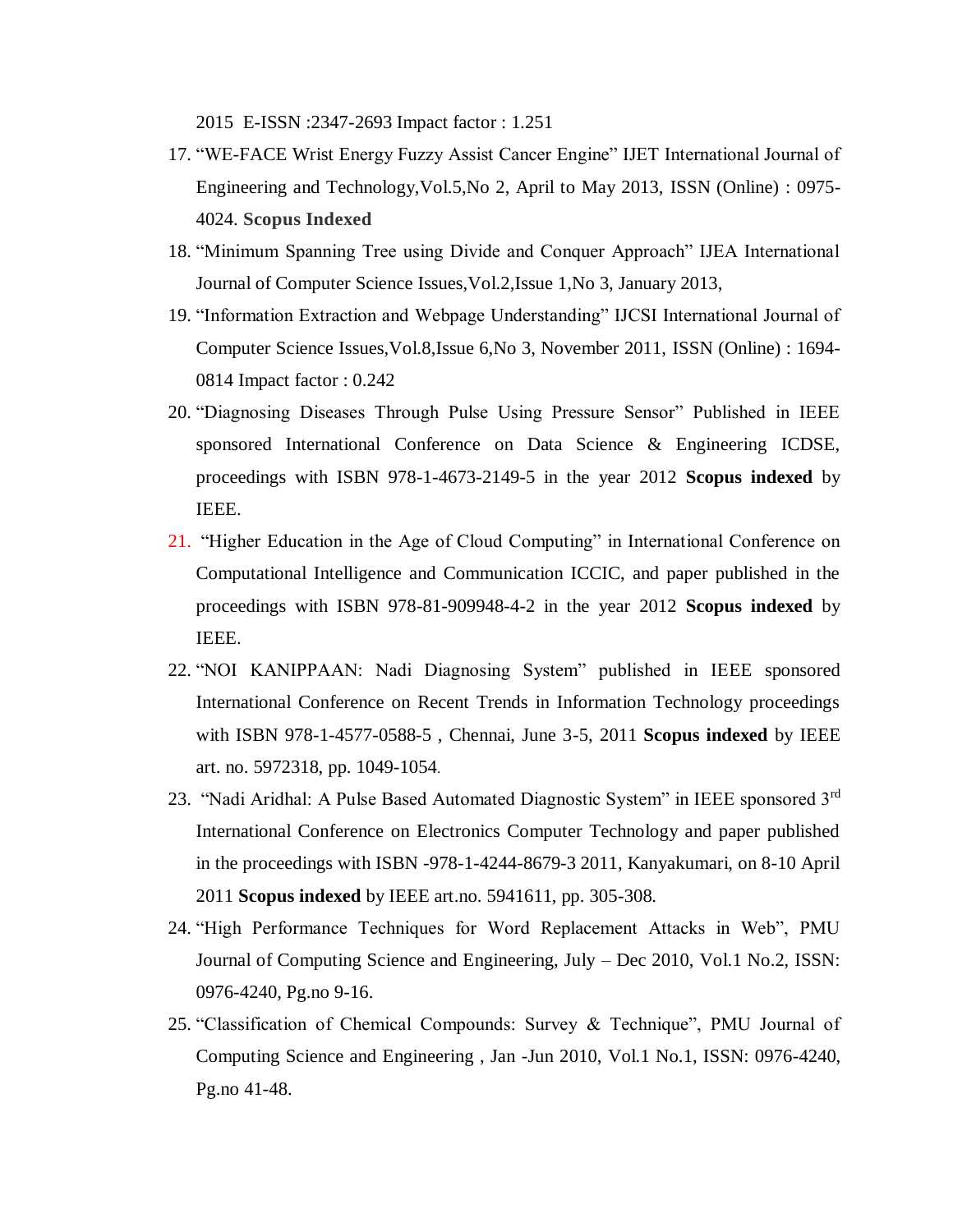# **Conference (National / International)**

- "Smart Q/A Generator System Smart Q/A Generator System, International Conference organized by ASIA Pacific University and Vivekanandhan College, Namakal
- "An Integrated Data Analytic Framework with Enhanced Security using Hybrid Hardware and Software based Encryption/Decryption" ICISS 2017 International Conference on Intelligent Sustainable Systems, Publish In IEEE Xplore December 07-08, 2017 ISBN: 978-1-5386-1959-9.
- "Data Analytic Framework With Hardware Based Encryption For High Profile Dataset" International Conference On Emerging Technologies In Data Mining And Information Security (IEMIS2018) Publish In Springer Advances In Intelligent Systems And Computing February 23-25 2018.
- Published a paper in International Conference Proceedings Implementing Outcome Based Education Tool to Enhance Student Learning, International Conference on Emerging Trends in Engineering, Science and Sustainable Technologies, In association with Cape Breton University, PMU,  $20^{th}$ &  $21^{nd}$  Feb,  $2017$
- Presented a paper titled "Alumni smart connect through Android Application" in National Conference on Social, Mobile, Analytics and Cloud on 15<sup>th</sup> & 16<sup>th</sup> September 2016, at department of computer applications, Periyar Maniammai University
- Presented a paper titled "Data Mining Using PASW" in the National level Technical Symposium organized by department of Software Engineering on  $09<sup>th</sup>$  &  $10<sup>th</sup>$  September, 2009 at Periyar Maniammai University, Thanjavur.
- Presented a paper titled "Hardware Booting and Troubleshooting" in the National level Technical Symposium organized by department of Computer Science Engineering on 22<sup>nd</sup> & 23<sup>rd</sup> September, 2005 at P.R.Engineering College, Thanjavur.
- Presented a paper titled "Operating System using Mobile Computing" in the National level Technical Symposium on  $27<sup>th</sup>$  &  $28<sup>th</sup>$  Feb, 2004 at Muthayammal Engineering College, Salem.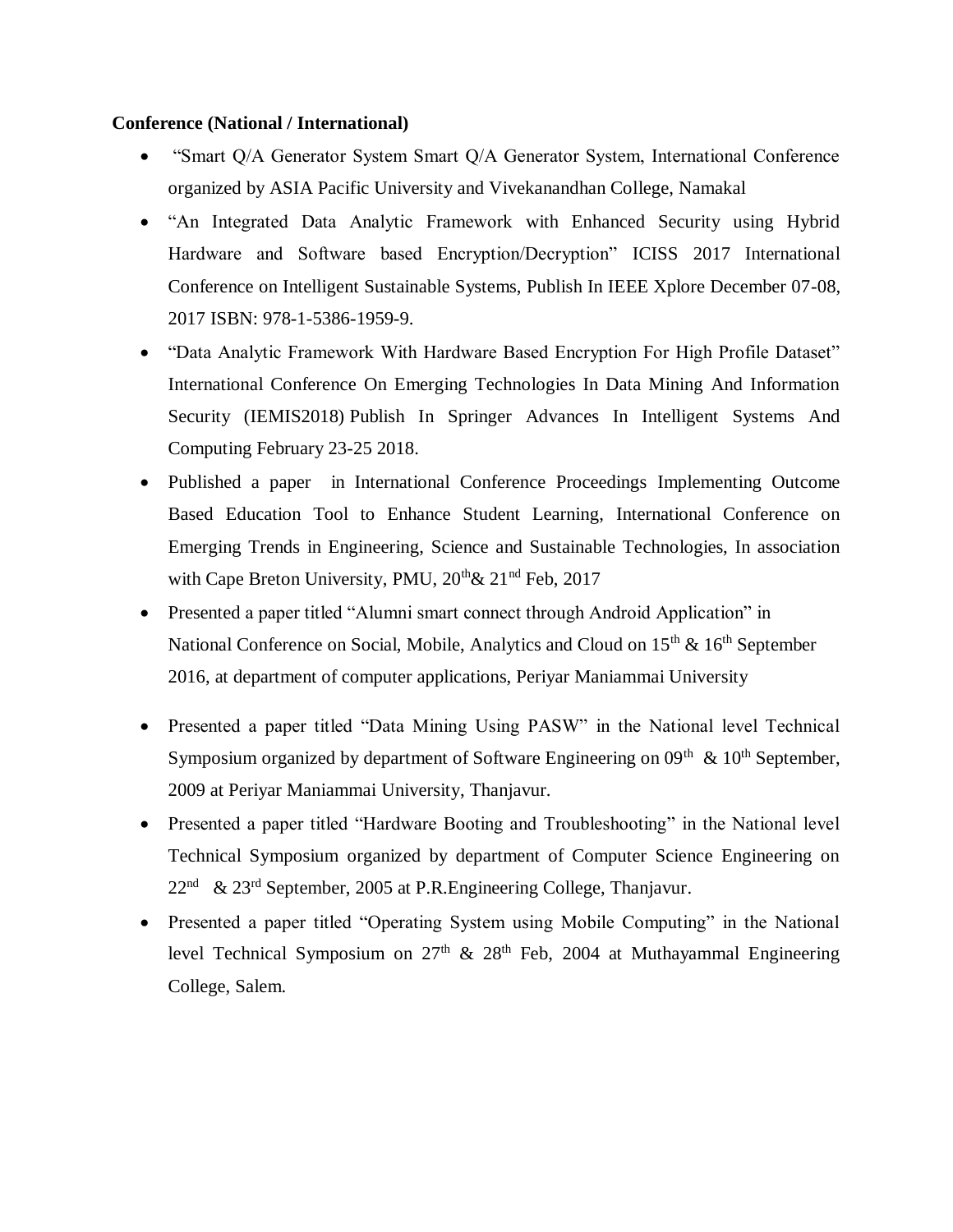## **Patents**

 As Applicant and Inventor Patent published in online journal "System and Method for Securing Raw and Analyzed Data" International classification: G06F21/00, H04L29/06 The Patent office Journal No. 39/2018 Dated: 28/09/2018 application no: 201741045135 Date of filing of Application : 15/12/2017 and Publication Date: 28/09/2018.

# **Books**

- Written a book titled **"Design and Analysis of Algorithms"** published by "Periyar Maniammai University Press - 2011" **ISBN 9788192046563** in the Year 2010.
- Written a book titled **"Fundamentals of Big data Analytics"** published by Divakar Publications Trichy, **ISBN 978-81-909541-3-6** in the year 2017.

# **Achievements**

- Received Overall Excellence Award in PMIST university for the academic year 2018- 2019
- Received Best Short Film award for Police Awareness received from Superintendent of Police, Thanjavur on September 2018
- Received Best Project in state level technical project presentation from Thanjavur Mayor Ms.Savitri Gopal given by Tamilnavil Charitable Trust on 15<sup>th</sup> October 2015.
- Received Best Teacher Award for the academic year 2013-14 in Periyar Maniammai University Annual Day.
- Commendation Certificate for the Development of Software on PMU Address
- Certificate of Commendation for securing first rank in B.E for Semester wise.

#### **Areas of Interest**

- Big data and Data Analytics
- Data Mining